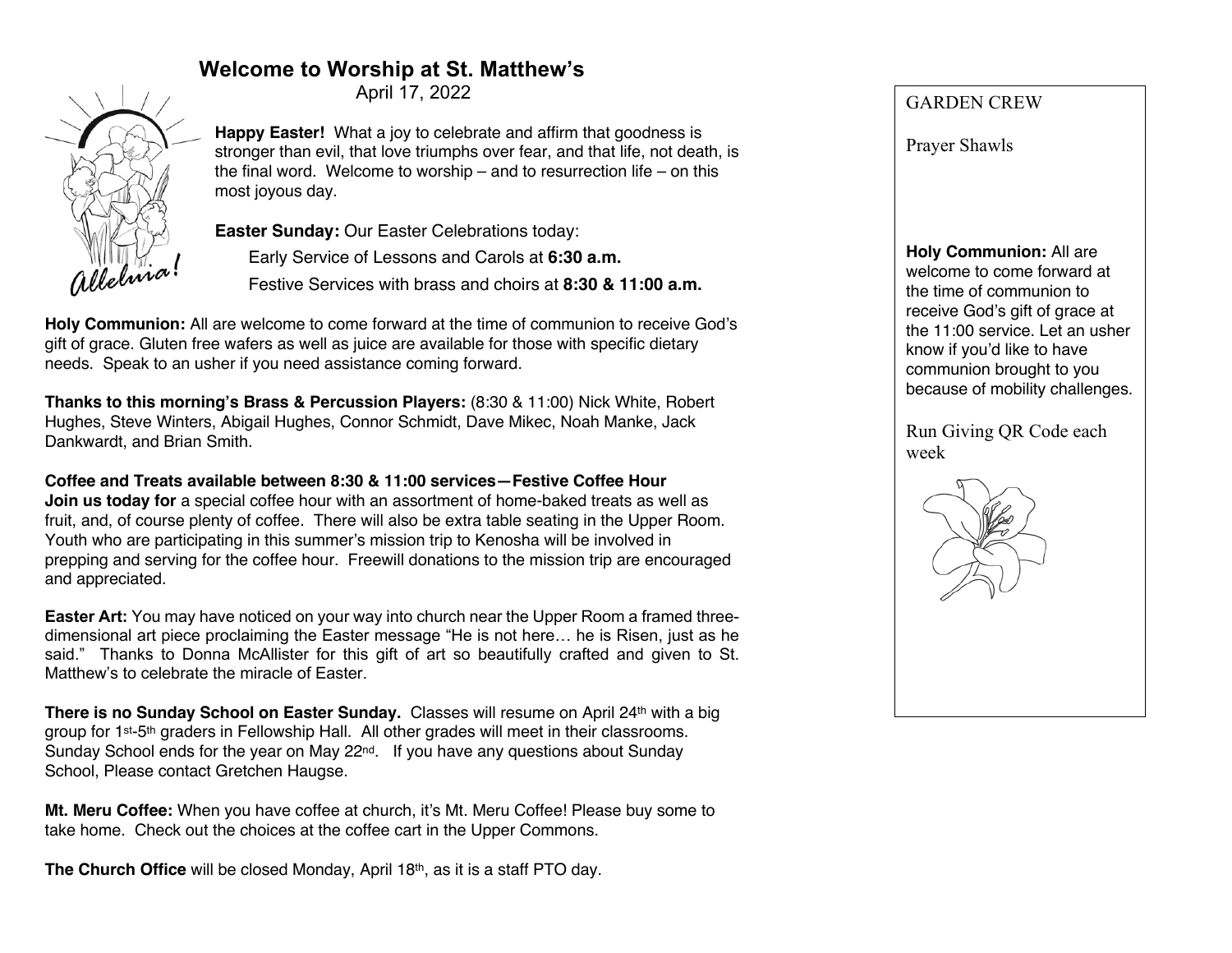# **Bulletin Announcement Insert – April 17, 2022**

**Nursery Care is available this morning:** Emily Chiesa is on staff in the nursery for parents who wish to attend worship or adult education while their little ones are safe in the nursery. As with all our gatherings, careful thought and expert advice has gone into new nursery protocols, which are posted at the nursery entrance, or you can read the details here:

### https://bit.ly/3qQjUk6-Nursery

Nursery hours begin at 8:15 and continue through the 11:00 service. Thanks to Emily Chiesa for providing a warm consistent caregiver to this ministry. Please know that children are welcome in worship; the nursery is an option for parents who wish to use it.

**New Collection at St. Matthew's!** We are collecting items for Lutheran Social Services Refugee Resettlement program. Here is the list of needs items. Bring anything from this list and leave it at the collection area outside the church office, or upstairs in the Commons.

#### **Toiletries Kit**

Toilet paper Shampoo and Soap for tub or shower (new, unopened, full size) Soap for handwashing (new, unopened, full size) 1 toothbrush per person and tube of toothpaste (new, unopened, full size) (4-8) Personal hygiene items (such as deodorant, feminine hygiene products, and razors) (new, unopened) Hair brush, comb (new)

**Next Sunday's worship services** (April 24) will feature guest preacher Pastor Dean Natterstad with Pastor Karen Natterstad as the presider. The Gospel text is focused on Thomas and his doubt about Jesus' resurrection.

# **Looking Ahead to Upcoming Adult Education:** (9:45-10:45am)

#### **April 24 Partners in Hope: Community Warehouse**

Partners in Hope is a faith-based prisoner re-entry program, run by Community Warehouse which helps formerly incarcerated prisoners become productive citizens. They provide mentoring, job search assistance, resume work, vocational workshops and many more services. It is an honor to welcome this organization to St. Matthew's. Thank you to Conor Williams, St. Matthew's member, for bringing this group to our Sunday morning adult forum.

**Blood Drive at St. Matthew's!** The first blood drive at St. Matthew's in 2 years will be Monday, April 25, from 2:00- 6:00 pm. Sign up has begun! There is a paper sign-up form in the Commons, or you can also sign up at this link:

### **bit.ly/stmattstosa0425**

Please consider signing up to give the Gift of Life through blood donation. Donors will be eligible to receive four free tickets to Mount Olympus waterpark in Wisconsin Dells.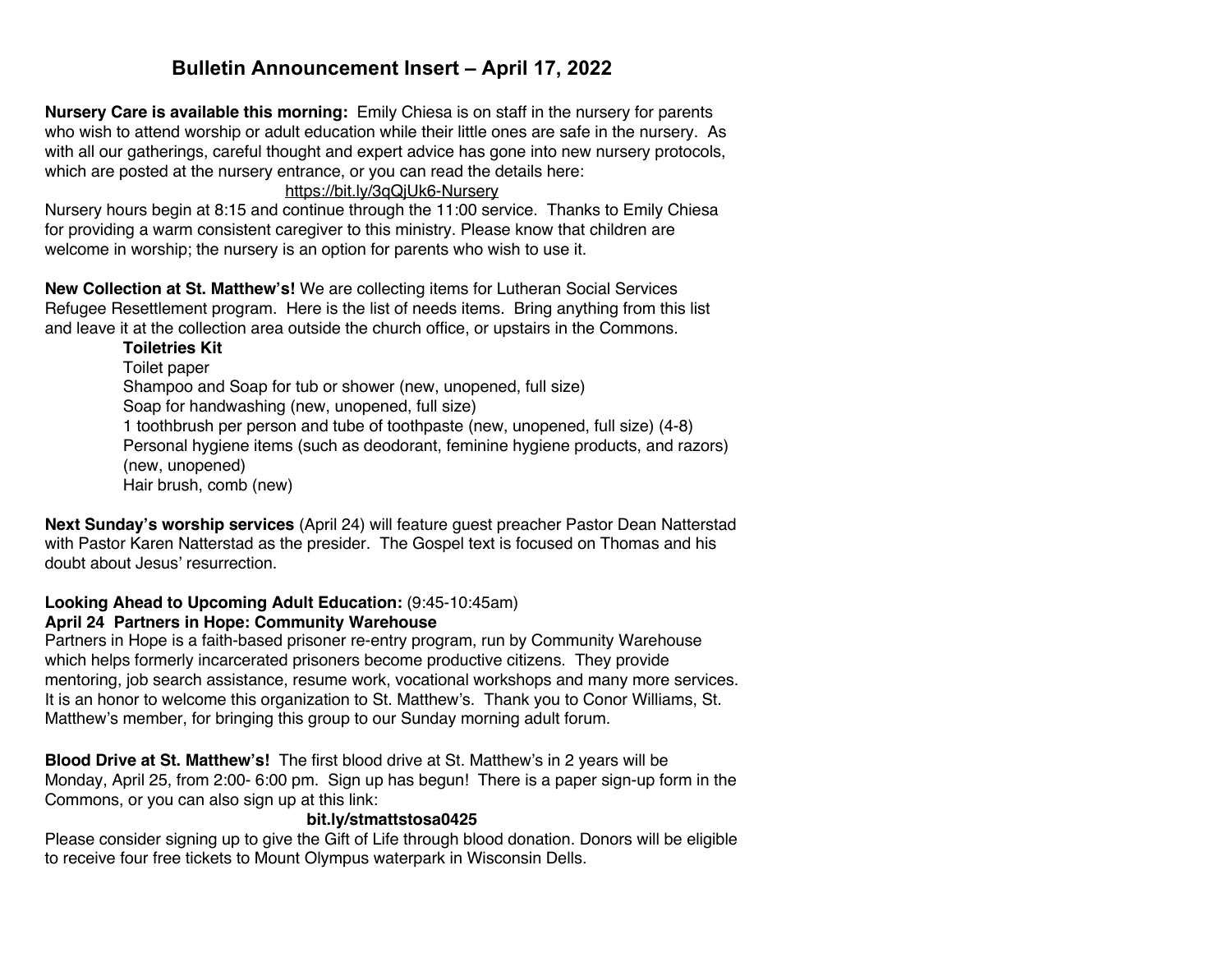**The Garden Crew** will hold a planning meeting for the 2022 season on Saturday, April 23 at 9 a.m. in the Conference Room at St. Matthew's. Anyone interested in helping with the gardens this year is welcome to attend; new workers welcome.

### **First Fridays Book Discussion Group**

We are back to meeting in person at church! Discussion begin at 7 p.m. in the Upper Room. All are welcome.

**May 6, 2022 Hollywood Park: A Memoir** by Mikel Jollett (384 pages) **June 3, 2022 Ordinary Grace: A Novel** by William Kent Krueger (336 pages)

**VOLUNTEERS WANTED: Voting Member to Synod Assembly, May 20 (5pm) -May 21 (4pm); in person or online** Each year, the Greater Milwaukee Synod holds an assembly to hear reports, adopt an annual budget, hold elections, and vote on resolutions. The synod is composed of over 120 ELCA congregations who send voting members and their pastors to participate. St. Matthew's is eligible to send 5 voting members. The assembly will be held at the Italian Community Center (and online). This year, a Bishop election will occur. For more information about the Assembly go to: https://milwaukeesynod.org/event/2022-synod-assembly/ If you are interested in serving as a voting member, please contact Al Van Lith, Financial Administrator, al@stmattslutheran.org or 414-774-0441.

**Ray of Hope For Ovarian Cancer Cure:** Join us for the fourth annual Ray of Hope Run on June 4th at 9am in Hoyt Park, Wauwatosa, benefiting ovarian cancer research at the Women's Health Research Program (WHRP) at the Medical College of Wisconsin. Over the last three years Ray of Hope has raised and donated \$32,000 to ovarian cancer research. Help us to continue to support ovarian cancer research. More information and sign-up here: **https://rayofhoperun.com**

**Call Committee Update:** The Call Committee has received a second group of names and is scheduling interviews after Easter. They feel the urgency that many have expressed to place a new lead pastor into ministry, but also feel a large responsibility to call the right person. Prayers are greatly appreciated for our Call Committee, as well as whomever may be our new lead pastor, now in discernment. Our Call Committee is made up of *Nancy Bowen, Andrew Cherney, Diane DuBois, Brian Due, Natalie Ford Sajdak, Michael Wolaver.*

### **Remember to check our website for:**

- This week's bulletin announcements
- The latest issue of the Voice newsletter
- The church calendar
- The Sunday worship bulletin
- Prayer Request form for immediate needs
- Link to membership directory

**www.stmattslutheran.org**



Link thru your smart phone camera to give to St. Matthew's